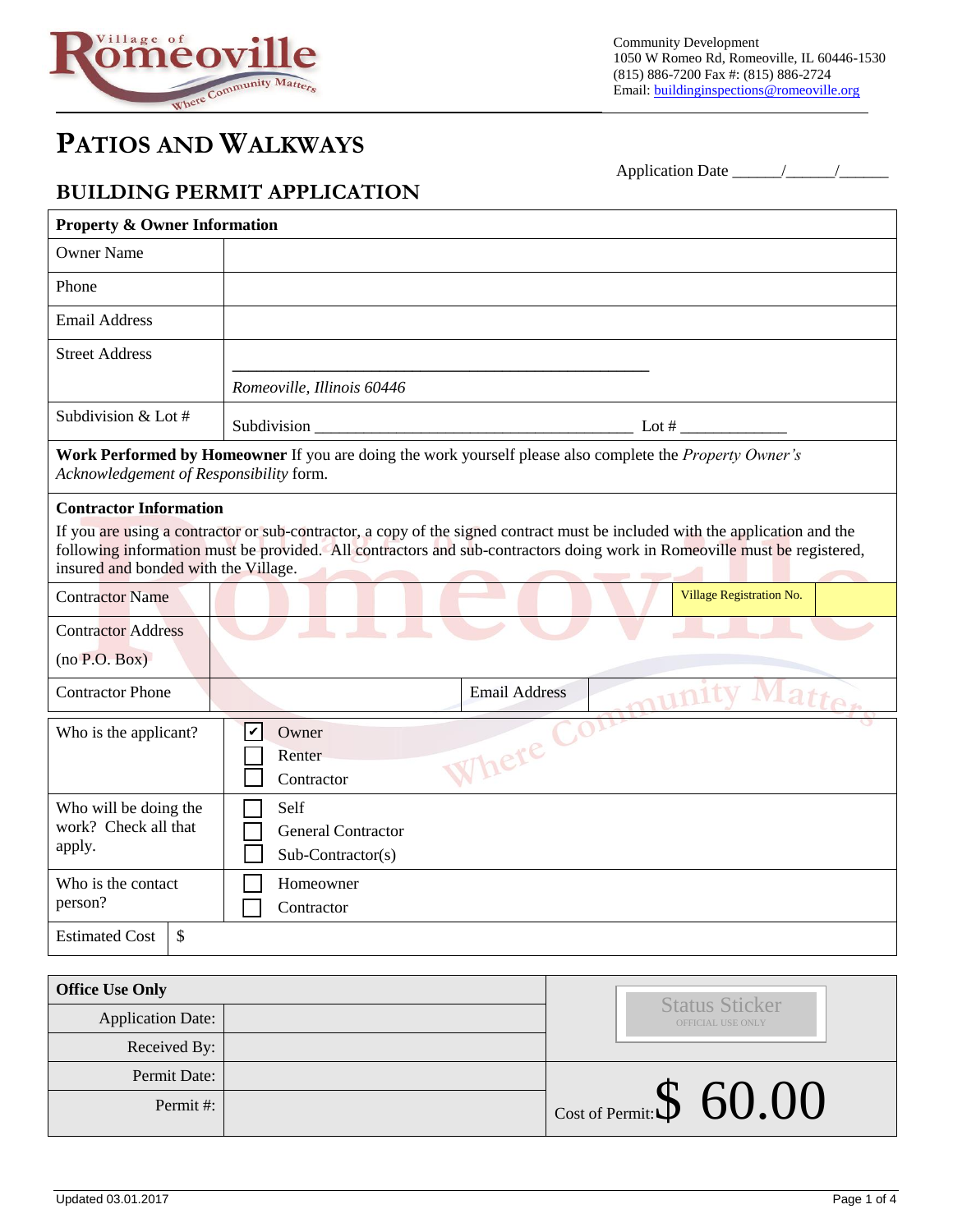## **Requirements**

| Requirement                                                                                                                                                                                                                                                                             |  | $\checkmark$ to confirm that you have shown |                                              | <b>Office</b><br><b>Use</b> |
|-----------------------------------------------------------------------------------------------------------------------------------------------------------------------------------------------------------------------------------------------------------------------------------------|--|---------------------------------------------|----------------------------------------------|-----------------------------|
| You shall submit a Plat of Survey or scaled plot plan which shows all<br>structures on the lot, including the home, decks, porches, sheds, garages,<br>pools, gazebos, etc. The structures shall be drawn to scale, labeled, and<br>dimensioned. Please refer to Page 3 for an example. |  |                                             | all structures                               |                             |
| The patio and/or walkway shall be shown. It shall be labeled and<br>dimensioned.                                                                                                                                                                                                        |  |                                             | the proposed structure                       |                             |
| The patio and/or walkway may not be on an easement, except with the<br>written permission of the Village and all utility companies having rights<br>to the easement.                                                                                                                    |  |                                             | the structure not located on any<br>easement |                             |
| The patio and/or walkway shall be not less than 5 feet from the side<br>property line.                                                                                                                                                                                                  |  |                                             | the distance to the side property<br>line    |                             |
| The patio and/or walkway shall be not less than 10 feet from the rear<br>property line.<br>However, if the property is zoned R-5A (Hampton Park, Poplar Ridge &<br>Honey <i>tree</i> Unit 5,) the structure must be at least 7 feet to the rear<br>property line.                       |  |                                             | the distance to the rear property<br>line    |                             |
|                                                                                                                                                                                                                                                                                         |  |                                             |                                              |                             |

| Requirement                                                                                                                                                              |                                                                 | <b>Fill in the blanks.</b>                                                                                                               | <b>Office</b><br>Use |
|--------------------------------------------------------------------------------------------------------------------------------------------------------------------------|-----------------------------------------------------------------|------------------------------------------------------------------------------------------------------------------------------------------|----------------------|
| A patio, that is open to<br>the sky, may be located<br>in the rear yard (shown)<br>as 'b' on the diagram)<br>or side yard (shown as<br>'c' on the diagram).              | <b>ARDS</b><br>a: Front<br>b: Rear<br>c: Side<br>d: Corner Side | In which yard is the proposed structure:<br>Yard                                                                                         |                      |
| In total, no more that 50% of the property can be covered with<br>building, structures, or pavement.<br>Patio stones or blocks are included in the overall lot coverage. |                                                                 | Decorative patio stone or block under 100 square<br>feet in area does not require a permit.<br>% of lot covered with structures:<br>$\%$ |                      |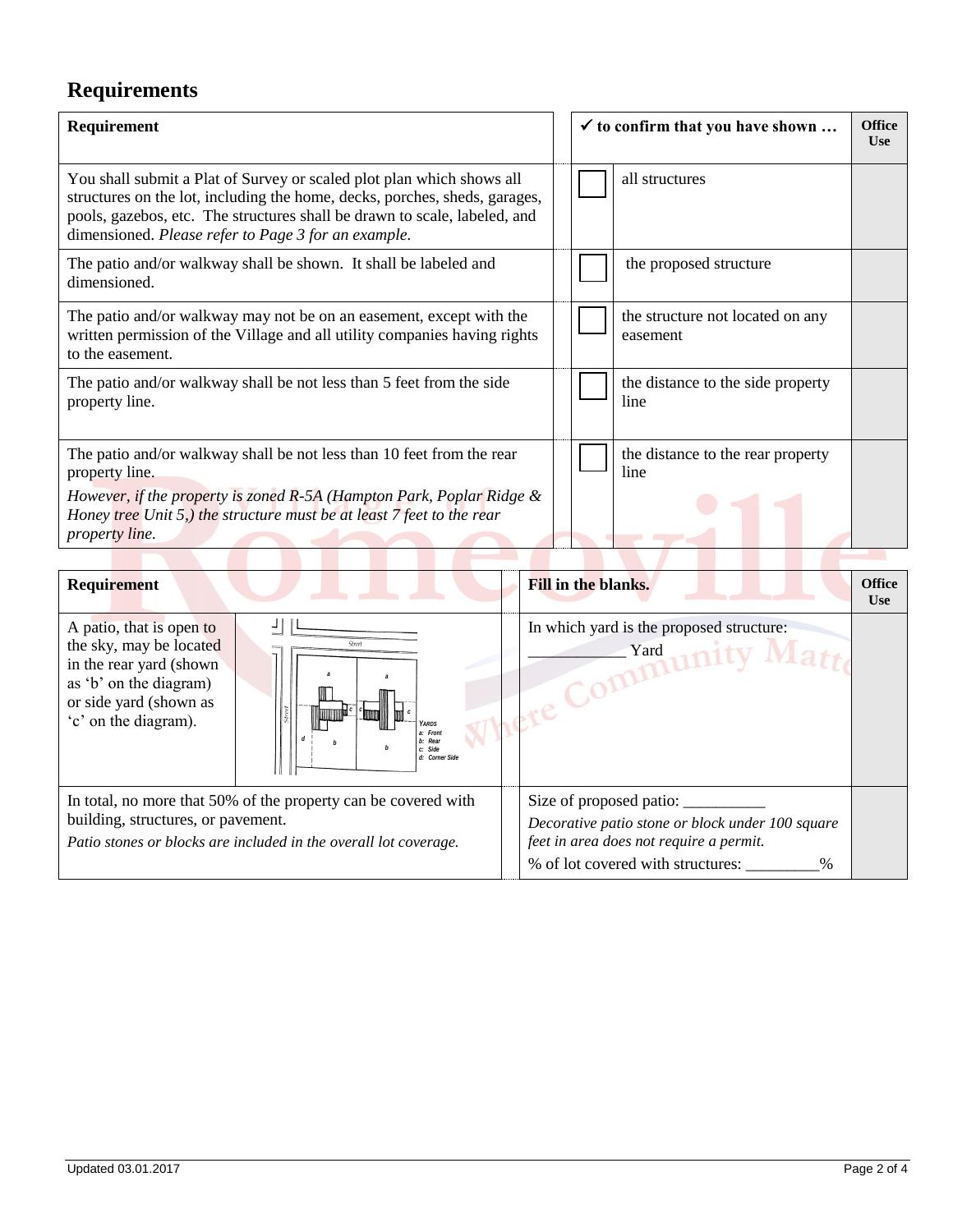#### **SAMPLE PLOT PLAN**

This illustration is provided as an example of what must be submitted with your application. Please note that it must show:

- The size of the lot
- The location and size of the house
- The location and size of all existing structures
- The location of the proposed patio
- The size of the proposed patio
- The distance from the patio to the rear property line
- The distance from the patio to the side property line

All of this information must be shown on your plat so that we can review your application.



## **Construction Requirements**

| Please read the requirements and place $a \checkmark$ in the column to the left to confirm that you understand and agree.                                 |                                                                                                                                                                                                                                                                                                                                                                                                                                            |  |                                                                                                            | <b>Office</b><br><b>Use</b> |
|-----------------------------------------------------------------------------------------------------------------------------------------------------------|--------------------------------------------------------------------------------------------------------------------------------------------------------------------------------------------------------------------------------------------------------------------------------------------------------------------------------------------------------------------------------------------------------------------------------------------|--|------------------------------------------------------------------------------------------------------------|-----------------------------|
|                                                                                                                                                           | Patios shall be excavated to a depth of not less than 8 inches to allow for 4 inches of CA 6 gravel and 4 inches of<br>concrete. Additives are not allowed in the concrete. The excavated soil shall be removed from the property.<br>Concrete patios are not allowed to be poured against siding. The siding shall be removed and proper corrosion<br>resistant flashing be installed. The patio shall have contraction joints installed. |  |                                                                                                            |                             |
|                                                                                                                                                           | A patio or walkway shall slope away from the foundation to allow for proper drainage and have a broom finish.<br>A "California' finish is allowed. A patio or walkway shall have contraction joints as required by the ACI.                                                                                                                                                                                                                |  |                                                                                                            |                             |
|                                                                                                                                                           | A concrete patio or walkway shall be separated by expansion joint, when they abut existing concrete.                                                                                                                                                                                                                                                                                                                                       |  |                                                                                                            |                             |
| Exterior concrete shall not be installed from November 15 <sup>th</sup> through April 1 <sup>st</sup> without the approval of the<br>Building Official.   |                                                                                                                                                                                                                                                                                                                                                                                                                                            |  |                                                                                                            |                             |
| Requirement                                                                                                                                               |                                                                                                                                                                                                                                                                                                                                                                                                                                            |  | Fill in the blanks.                                                                                        |                             |
| CA6 (road mix) shall be used as the base course placed at a<br>depth of not less than four (4) inches. The base course<br>must be mechanically compacted. |                                                                                                                                                                                                                                                                                                                                                                                                                                            |  | What base course material will be used?                                                                    |                             |
|                                                                                                                                                           |                                                                                                                                                                                                                                                                                                                                                                                                                                            |  | What depth is the base course? __________ Inches                                                           |                             |
| Wire mesh or approved equivalent shall be used as<br>reinforcement.                                                                                       |                                                                                                                                                                                                                                                                                                                                                                                                                                            |  | What material will be used for reinforcement?                                                              |                             |
| A patio and/or walkway shall be monolithically poured (as<br>one uniform piece) to a depth of not less than four (4)<br>inches.                           |                                                                                                                                                                                                                                                                                                                                                                                                                                            |  | What will be the thickness of the patio or walkway?<br>Inches                                              |                             |
| Concrete used for a patio or walkway shall be not less than<br>a 5 bag mix.                                                                               |                                                                                                                                                                                                                                                                                                                                                                                                                                            |  |                                                                                                            |                             |
| The concrete cannot be poured against an exterior wall covering<br>unless the exterior wall covering is removed and properly flashed.                     |                                                                                                                                                                                                                                                                                                                                                                                                                                            |  | Will the concrete be poured against siding, T-111,<br>brick, etc.? _____ If so, provide a flashing detail. |                             |